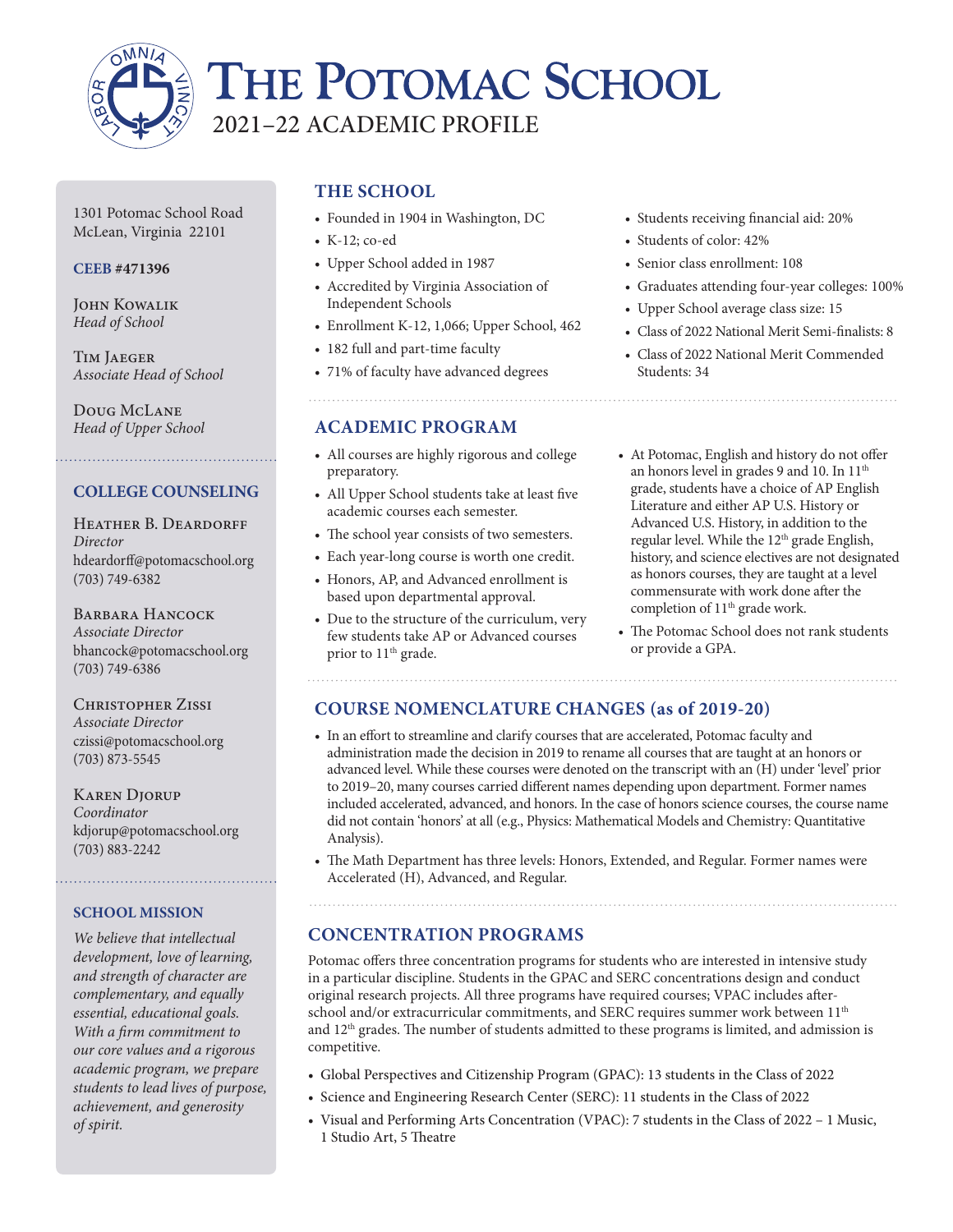#### **POTOMAC COURSE OFFERINGS**

#### **26 courses at the Honors level**

| Honors Algebra 2                                 | Honors Latin 2, 3, 4                               |
|--------------------------------------------------|----------------------------------------------------|
| <b>Honors Art History</b>                        | <b>Honors Physics</b>                              |
| <b>Honors Biology</b>                            | Honors Precalculus                                 |
| Honors Chemistry<br>Honors Concert Band          | Honors SERC:<br>Chemistry & Physics                |
| Honors French 2, 3, 4                            | Honors SERC: Science &<br>Engineering              |
| <b>Honors Geometry</b><br>Honors GPAC: Global    | Honors SERC 11:<br>Research                        |
| Studies<br>Honors GPAC: Research<br>Honors Greek | Honors SERC 12:<br>Documentation &<br>Presentation |
| Honors Handbells                                 | Honors Spanish 2, 3, 4, 5                          |
|                                                  |                                                    |

**19 courses at the AP level**

| <b>AP Biology</b>                              | AP Music Theory                    |
|------------------------------------------------|------------------------------------|
| AP Calculus AB                                 | AP Physics C                       |
| AP Calculus BC                                 | AP Physics: Electricity &          |
| <b>AP Chemistry</b>                            | Magnetism                          |
| <b>AP</b> Comparative<br>Government & Politics | AP Spanish Language &<br>Culture   |
| AP Computer Science A                          | AP Spanish Literature &<br>Culture |
| AP English Literature                          | <b>AP</b> Statistics               |
| AP French Language &<br>Culture                | AP U.S. Government &<br>Politics   |
| AP Latin                                       | AP U.S. History                    |
| <b>AP Macroeconomics</b>                       |                                    |
| AP Microeconomics                              |                                    |
|                                                |                                    |

#### **10 courses at the Advanced level (college-level equivalent)**

| Advanced Chinese I           | Advar       |
|------------------------------|-------------|
| Advanced Chinese II          | Adva        |
| Advanced Francophone         | Scie        |
| Literature                   | Adva        |
| <b>Advanced Mechatronics</b> | Che         |
| <b>Advanced Linear</b>       | Advar       |
| Algebra                      | <b>Hist</b> |
| Advanced Multivariable       |             |
| Calculus                     |             |

nced Humanities nced Computer ence: Python nced Organic mistry nced United States tory

#### **MOVING BEYOND THE AP**

Beginning with the 2022–23 academic year, The Potomac School will no longer subscribe to the AP curriculum. The highest level of course work will be designated as "Advanced." We made this decision as part of our ongoing curriculum review and in the interest of offering our students the most relevant and enriching education possible.

Over the past two years, our Upper School faculty and administration began the work of developing rigorous course options that will offer students interdisciplinary learning experiences and opportunities for independent work. Potomac faculty continue to develop challenging advanced courses that address student interests and build critical skills.

#### **GLOBAL ONLINE ACADEMY**

The Potomac School partners with Global Online Academy (GOA), a consortium of independent schools that enables its members to offer their students online courses that address particular academic interests and may be outside the scope of their curricula. GOA has 80 member schools and currently offers approximately 50 rigorous online courses in a wide range of academic disciplines. Taught by faculty from the member schools, GOA classes bring together students from across the U.S. and around the world, creating an academic experience shaped by shared interests and multiple perspectives. Potomac credit is awarded upon successful completion of these courses.

### **GRADUATION REQUIREMENTS**

21 credits, including successful completion of

- English (4 years)
- History (3 years: 2 world history and 1 U.S. history)
- Mathematics (3 years, including geometry and algebra 2)
- Science (3 years: biology, chemistry, and physics)
- World Languages (3 years of the same language)
- Arts (3 semesters in 2 different areas: visual art, music, or theatre. Distribution requirement waived for 4-year participants in a music ensemble group or VPAC)
- Non-academic requirements (9 of 12 seasons of athletics/ activities)

*The Potomac School is a founding member of the Association of College Counselors in Independent Schools (ACCIS) and a member of the National Association for College Admission Counseling (NACAC) and complies with the Code of Ethics and Professional Practices.*